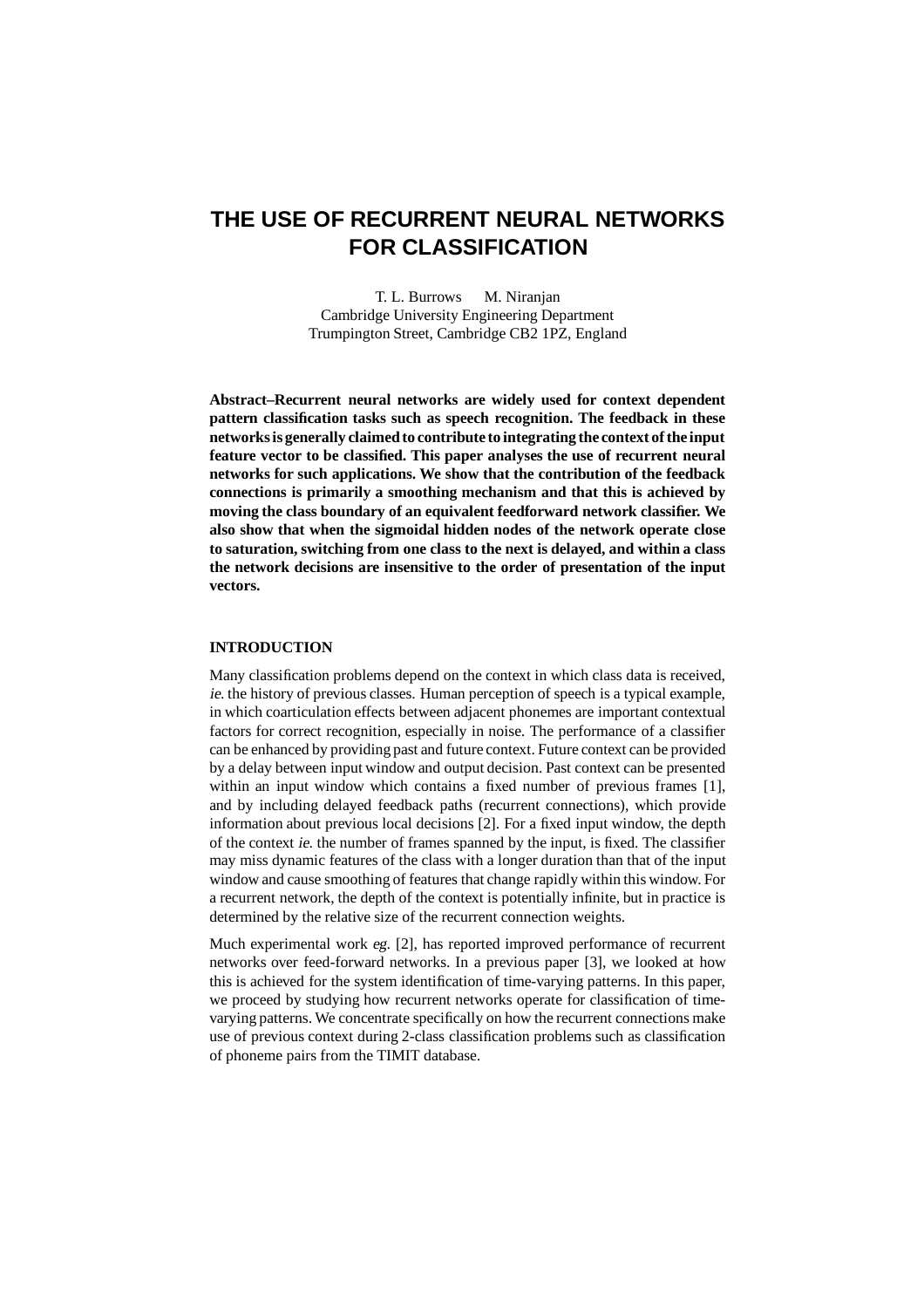#### **EFFECT OF FEEDBACK ON DECISION BOUNDARY POSITION**

Consider the unit delay recurrent connection around a single hidden node, with a nonlinearity  $f(x) = \tanh(x)$ , shown in Fig. 1. The output node is linear and the classification decision is determined by an output threshold at zero.



Figure 1: Single Hidden Node With Recurrent Connection

For such a network, the equations for the output of the hidden node, *y*(*t*) and network output,  $z(t)$ , are :

$$
y(t) = f(\mathbf{v}^{\mathrm{T}}\mathbf{x}(t) + w y(t-1) + \theta)
$$
 (1)

$$
z(t) = uy(t) \tag{2}
$$

where  $v$  is a vector of input weights,  $x(t)$  is a vector of input parameters,  $[c_1, c_2, \ldots]$  $,c_n$ <sup>T</sup>,  $\theta$  is a bias term and (.)<sup>T</sup> denotes transpose. We used cepstral coefficeints derived from phoneme segments from the TIMIT database as an example input. The networks were trained as 2-class classifiers using back-propagation through time to minimise the mean squared-error, with class targets of -1 and 1. The decision boundary is defined by :

$$
\boldsymbol{v}^{\mathrm{T}}\boldsymbol{x}(t) + w\boldsymbol{y}(t-1) + \boldsymbol{\theta} = 0 \tag{3}
$$

The contribution  $v^{\mathrm{T}}x(t) + \theta$ , represents a static linear decision boundary which can be interpreted as the decision boundary for a feed-forward classifier which has the same weights  $u$ ,  $v$  and  $\theta$ . The term  $wy(t-1)$  represents a variable bias which causes the decision boundary to move parallel to  $v$ . We consider a trajectory of points in class 1, Fig. 2 a), for which some of the points are incorrectly classified by the static boundary. For these errors to be corrected, the decision boundary must move away from class 1, biasing the current decision towards that of the previous classification. This occurs for positive *w*, which also gives stable feedback around the node. Hence for maximum classifier performance, we require a training algorithm which develops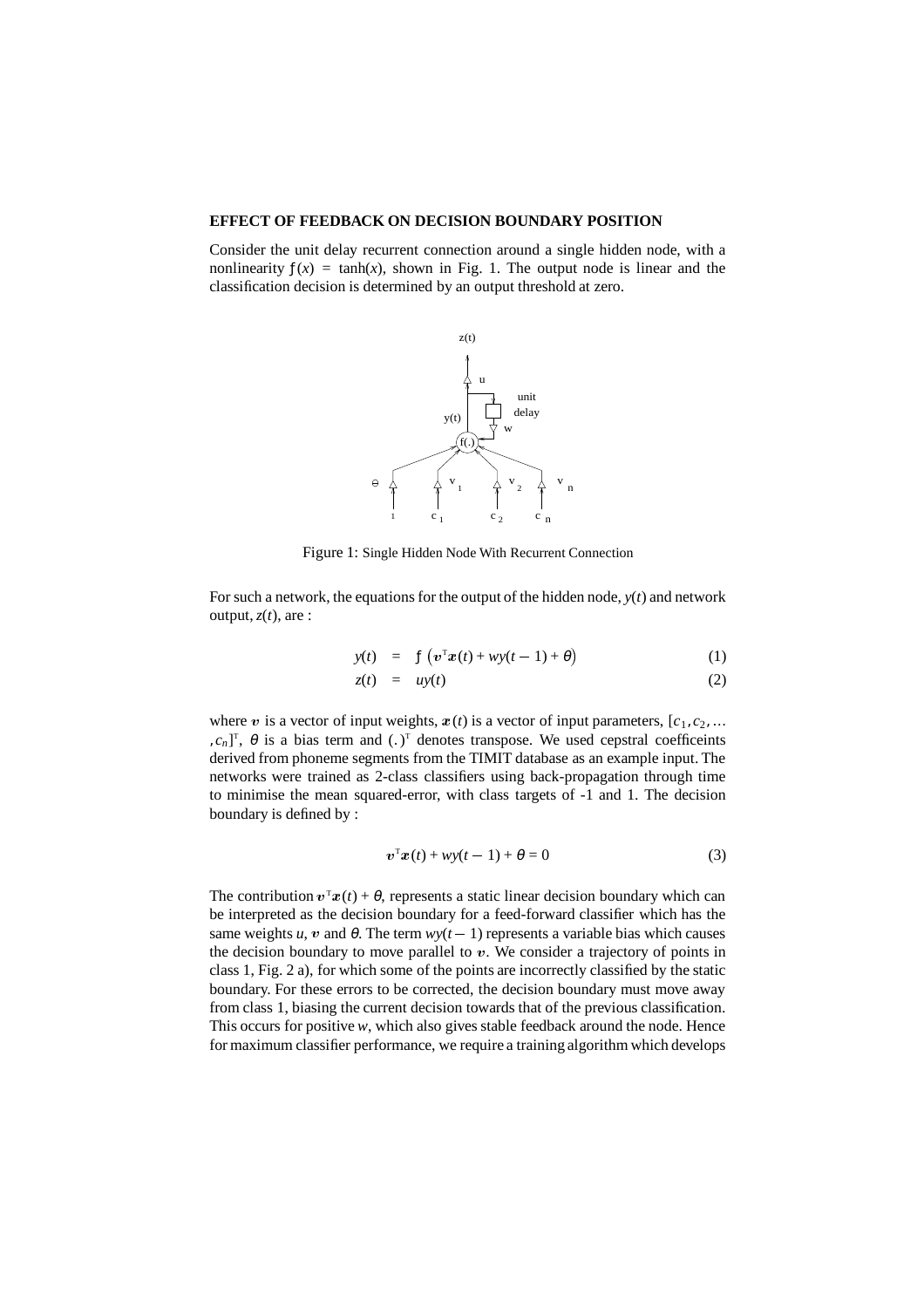positive *w*. The limits of the boundary movement lie at  $\pm w$  on either side of the static boundary, and with this they divide the input space into 4 regions, A–D, as shown in Fig 2 b). Classification of points in A and D is unaffected by the position of the decision boundary and is independent of their context. A and D define a region of the input space in which the number of classification errors made by the recurrent net is predetermined. B and C define an indeterminate region of the input space, of width  $2|w|$ , in which the classification of points requires knowledge of their context, since movement of the decision boundary in this region causes both correction of and addition to errors made by the feed-forward net. The sensitivity of the output to the context of the input data implies that the order of presentation of the training classes is important. Different orders of presentation of the classes will not converge to the same solution, when starting from the same weight initialization.



Figure 2: a) Movement of decision boundary by recurrent connection. b) Decision boundary limits and classification regions

#### **EFFECT OF DECISION BOUNDARY MOVEMENT ON OUTPUT SWITCHING**

The decision boundary movement, which biases the current decision towards that of the previous decision, gives a classifier output which exhibits a switching delay and is trajectory sensitive ie. is dependent on the order of presentation of input data within the current class. The magnitude of the delays and the extent of the trajectory sensitivity is determined by the relative range of the indeterminate region, B and C, and the approximately linear region of the node function, Fig. 3. All points in regions A and D are trajectory insensitive, since they cannot move the decision boundary. Only indeterminate points which lie within the linear region of the node function, shown hatched in Fig. 3, can cause boundary movement and are therefore trajectory sensitive. The entire indeterminate region will be trajectory sensitive if it is completely spanned by the linear region of the node function.

The variation in switching delay for different points within the indeterminate region is shown in Fig. 4. The decision boundaries and test data points for this classifier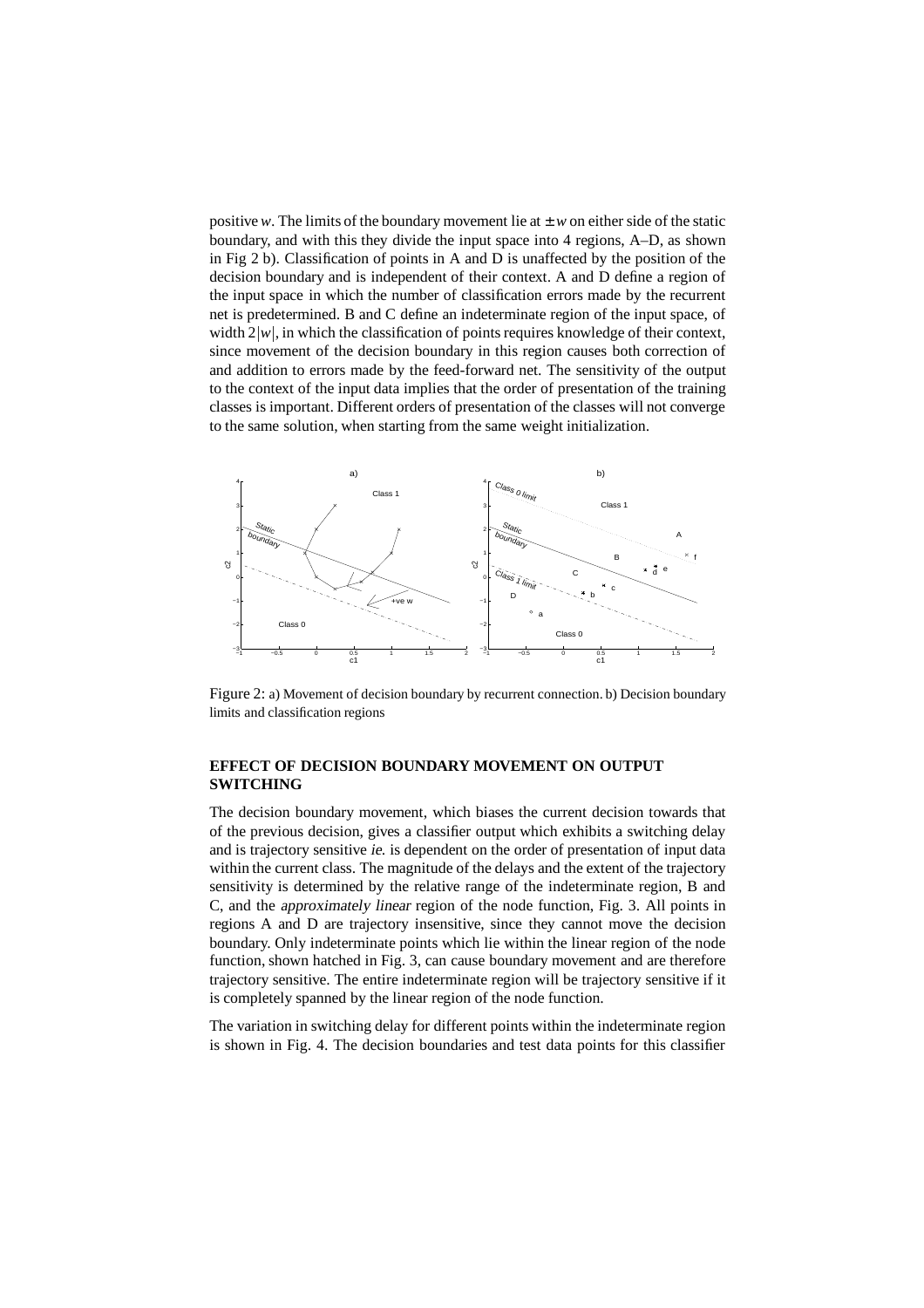

Figure 3: Trajectory sensitive region of input space when decision boundary lies at class 0 limit, for a nonlinear function which is linear over the range 2d and  $\theta = 0$ 

are shown in Fig. 2 b). For a narrow nonlinear function, only a few indeterminate points are within the linear region and can cause switching. This switching is rapid since the boundary moves quickly across the indeterminate region to the other class limit. Most points cause saturation and no switching, Fig. 4 a). Hence most of the indeterminate region is trajectory insensitive and smoothing of the classifier output occurs ie. previous decisions are favoured. This is obvious in the limiting case of a step function, in which the linear width is zero. For this nonlinearity, the boundary can only lie at a class limit and only points in A or D cause switching. In this case, all indeterminate points are also trajectory insensitive and the previous decision is always chosen, giving maximum output smoothing. For a wide nonlinear function, Fig. 4 b), more of the indeterminate points fall within the linear region and are therefore trajectory sensitive, as shown in Fig. 3. The wider the linear region, the more slowly the decision boundary crosses the indeterminate region, giving longer switching delays and greater output smoothing. The actual boundary movement caused by a trajectory of points, **f** to **a**, which span the 'indeterminate region', is shown in Fig. 5 a), for  $f(x) = \tanh(x)$ . The boundary and data trajectory move in opposite directions, and due to the finite switching delay illustrated in Fig. 4 b), the recurrent decision lags the feed-forward decision, Fig. 5 b).

The limited trajectory sensitivity of the recurrent network is illustrated in Fig. 6, for a network with 10, 5 and 1 units in the input, hidden and output layer respectively. The network was trained as a classifier of voiced and unvoiced phonemes on sentences from the TIMIT database. In testing, adjacent input frames within a class segment were swapped and the classifier output compared with that for the normal input order. For most segments, the hidden nodes saturate, giving similar recurrent network outputsin Fig. c) and d). Only segments in which a node operates in the linear region (node output  $\langle 0.5 \text{ in Fig. 6 b} \rangle$ ) are the network outputs very different. Smoothing of the recurrent network output within a class segment is seen in the unvoiced segments around frames 100 and 145 and a switching delay in the unvoiced/voiced class transition at frame 151.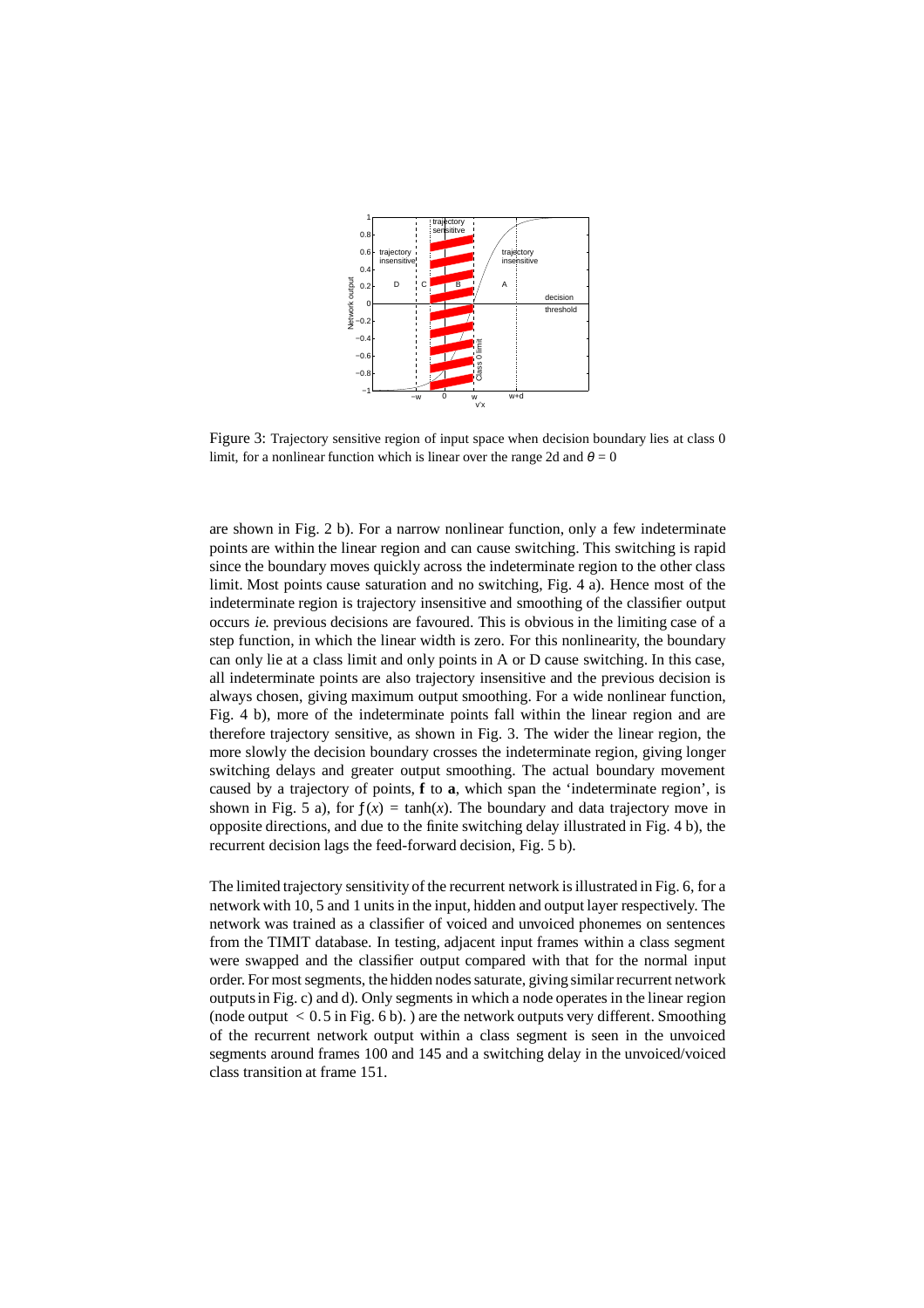

Figure 4: Delay in 1–0 switching, **f** to **a**: a) Narrow node function f(x)= tanh(10x). b) Wide node function  $f(x)$ = tanh(x)



Figure 5: Movement of decision boundary due to a recurrent connection: a) Decision boundaries for 1–0 trajectory, b) Classifier output for 1–0 trajectory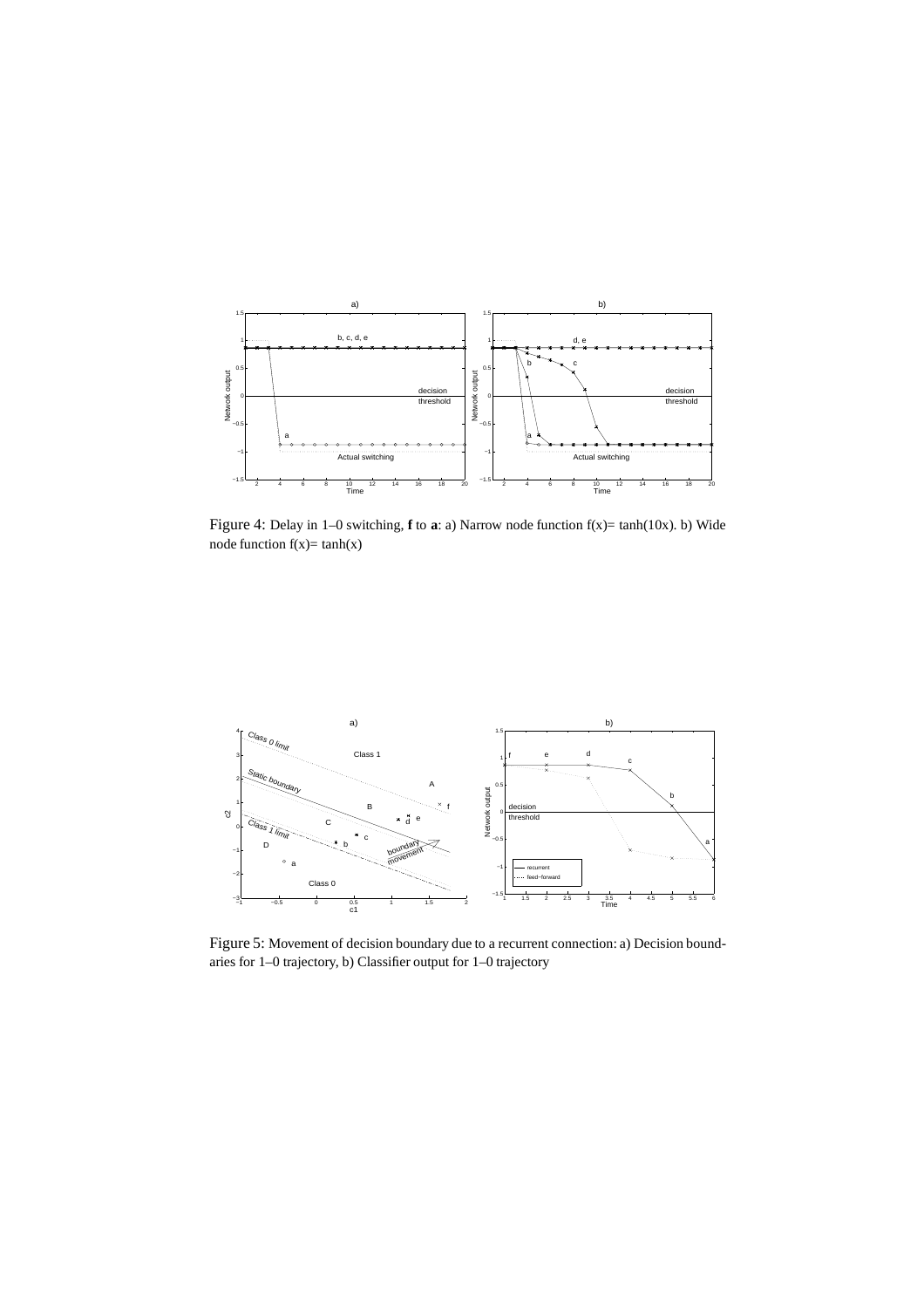

Figure 6: Voiced-unvoiced classification of phrase "a woman met a famous author"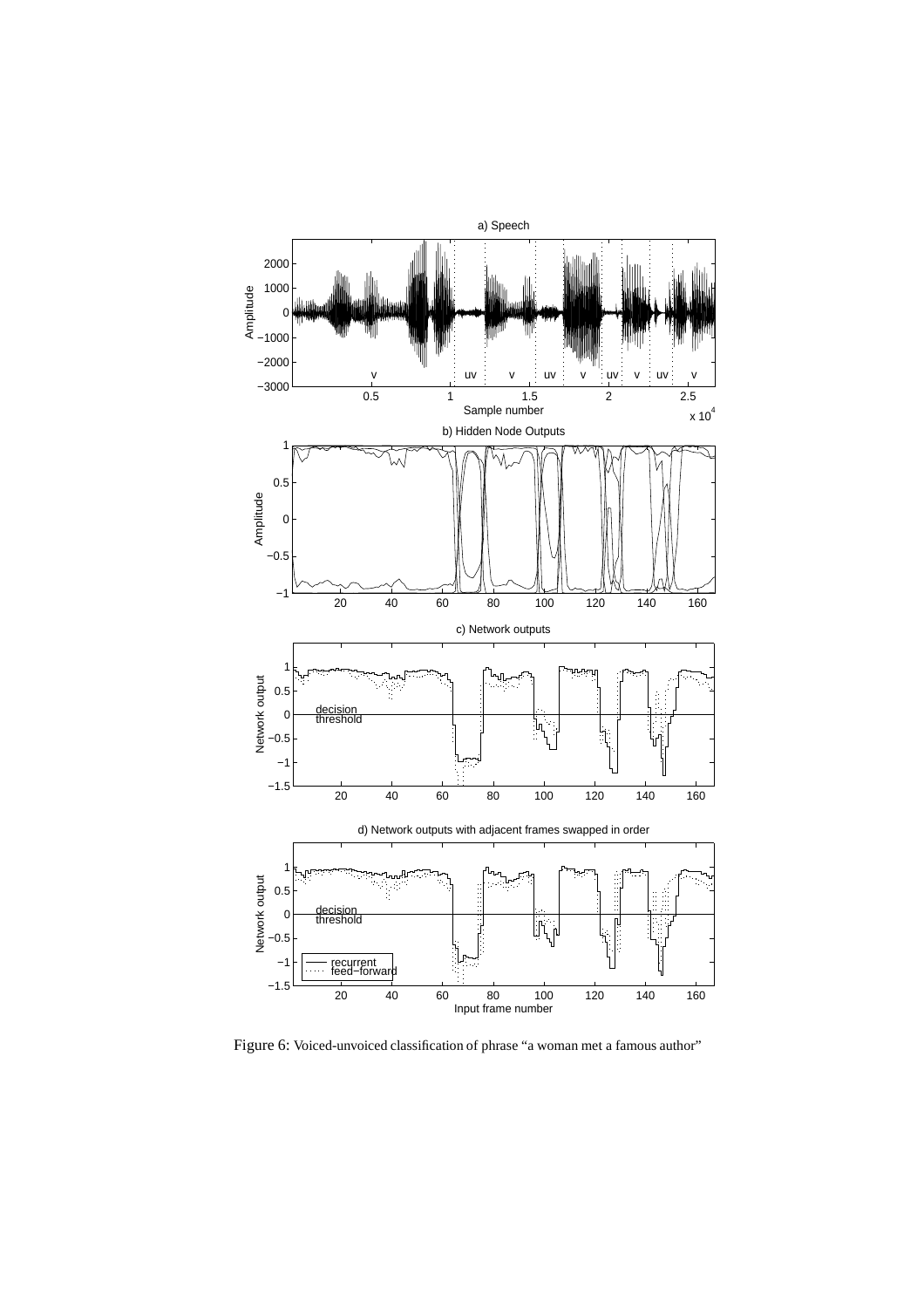## **EFFECT OF DECISION BOUNDARY MOVEMENT ON CLASSIFIER PERFORMANCE**

The movement of the decision boundary has the potential to both improve and impede the performance of a recurrent net over that of a feed-forward net due to the variable classification of pointsin the indeterminate region, B and C. The recurrent net cannot correct errorsin regions A and D. The combined effect of the trajectory sensitivity and switching delay caused by boundary movement, is to smooth output decisions of the recurrent net causing them to lag those of the feed-forward net. If the 'indeterminate region' is too narrow, Fig. 7 a), the feed-forward and recurrent outputs are almost identical and there is little difference in performance, Fig. 7 c). Conversely, if the 'indeterminate region' is too wide, Fig. 7 b), most classifications are dependent on previous decisions and over-smoothing of the outputoccurs, causing the performance of the recurrent net to fall below that of the feed-forward net, Fig. 7 d). Hence to minimise the additional errors of the recurrent network caused by switching delays, we require the indeterminate region to bind, as tightly as possible, any region of data overlap surrounding the static boundary.



Figure 7: Test patterns and decision boundary limits for a 'g–d' classifier: a) w too small, b) w too large. Network output: c) w too small, d) w too large.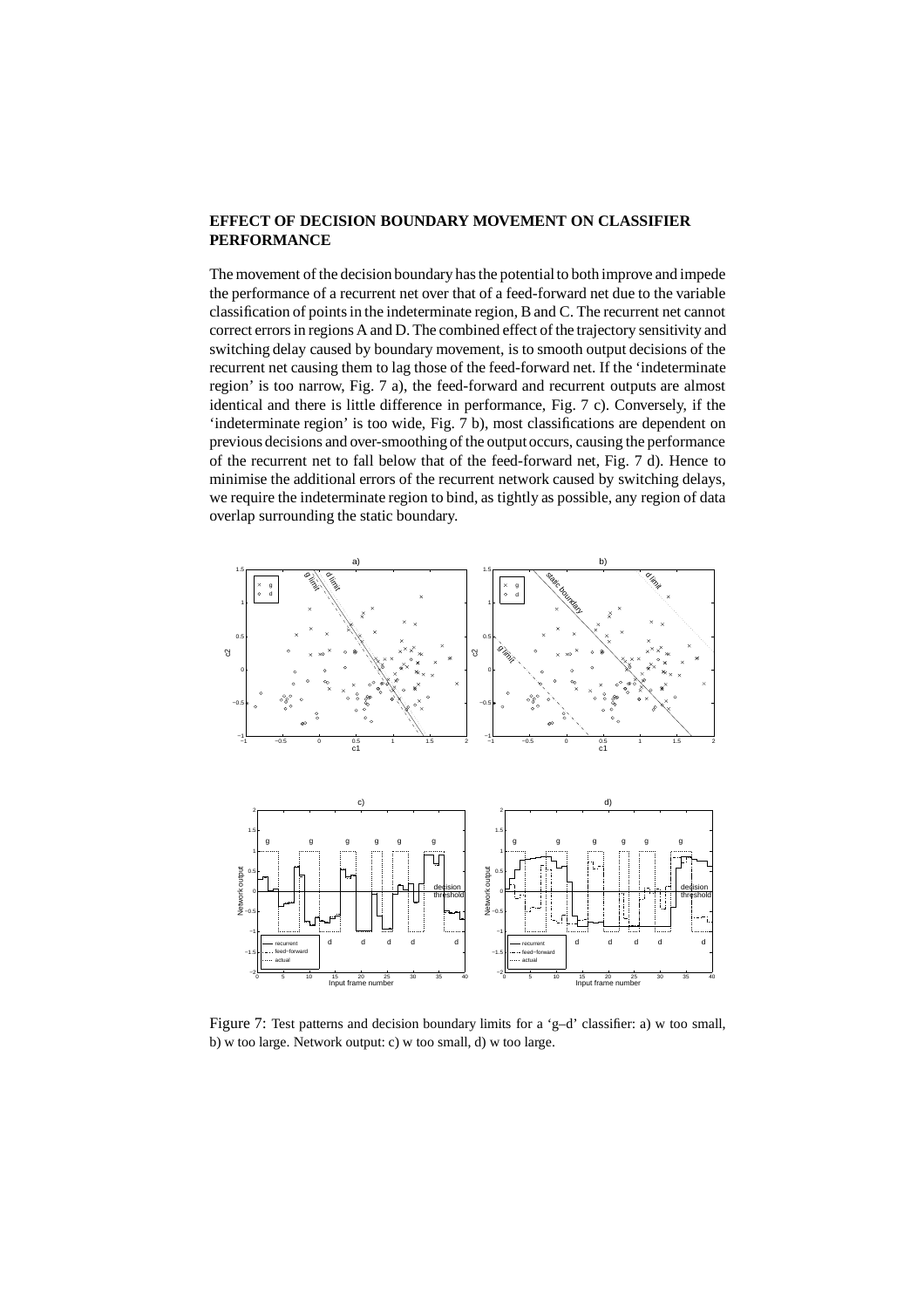The smoothing of the recurrent network output can explain the change in relative performance of recurrent and feed-forward classifiers at different frame-rates (resolutions) [4], where recurrent networks are reported to perform better at lower frame-rates. At a higher frame-rate, there are more frames for a given phoneme duration but the parameters vary much less on a frame-to-frame basis than at a lower rate, causing saturation of the recurrent network. At a phoneme boundary, the small changes in parameter values at each frame cause the recurrent net to switch slowly, causing smoothing of the output decisions and a fall in performance below that of a feed-forward net.

#### **DISCUSSION**

Recurrent neural networks are widely used for context dependent pattern recognition. In speech recognition, for example, their application is motivated by the need to integrate acoustic cues that are distributed over time. It is generally claimed that this ability to model the temporal correlation in the data vectors gives recurrent neural network classifiers greater power than state-of-the-art acoustic models based on hidden Markov modelling. The observations reported in this paper suggest this may not be the case in practice. We have shown that the contribution of the feedback is primarily a smoothing operation. This can improve performance over a static classifier in regions of the input space where the class data may overlap, by moving the class boundary of the static classifier. The smoothing can also cause a delay in switching from one class to the next.

We also observed that when the hidden nodes operate in the saturated regions of the sigmoid, the network outputs are not sensitive to the order of presentation of the input examples within a class. When this happens, the network is not modelling the trajectory of the input vectors and is effectively treating each data vector within a class independently, similar to a hidden Markov model state. We suggest some of the above problems can be overcome by setting the network targets (or weighting the error function) in a similar manner to Etemad [5] and Watrous [6]. These authors use a ramp-like target function over the duration of a class, say a phoneme in speech recognition, to reflect the increasing confidence of class membership as more and more data is received. Such training will force the hidden units to stay out of saturation, avoiding some of the problems we have pointed out.

For the single hidden node recurrent net, a linear decision boundary,  $v^{\mathrm{T}}x$ , is defined, with a bias of  $\theta$  +  $w\dot{v}(t-1)$ . We have shown that the effect of *w* is to bias the current decision towards that of the previous decision, in a similar way to which the log prior ratio biases the decision boundary of a Bayes optimal descriminant function towards the most probable class [7]. We can interpret  $wy(t-1)$  as acting like a variable prior ratio, since  $wy(t - 1)$  determines which class is favoured. The recurrent connection thus updates our estimate of the priors, depending on the previous context,  $y(t - 1)$ . In [8], variation in the class priors between training and test data is accounted for by scaling the network outputs. Recent work on feed-forward nets by Gish [9] has shown that adjustment of the output biases is sufficient to adapt the classifier to the